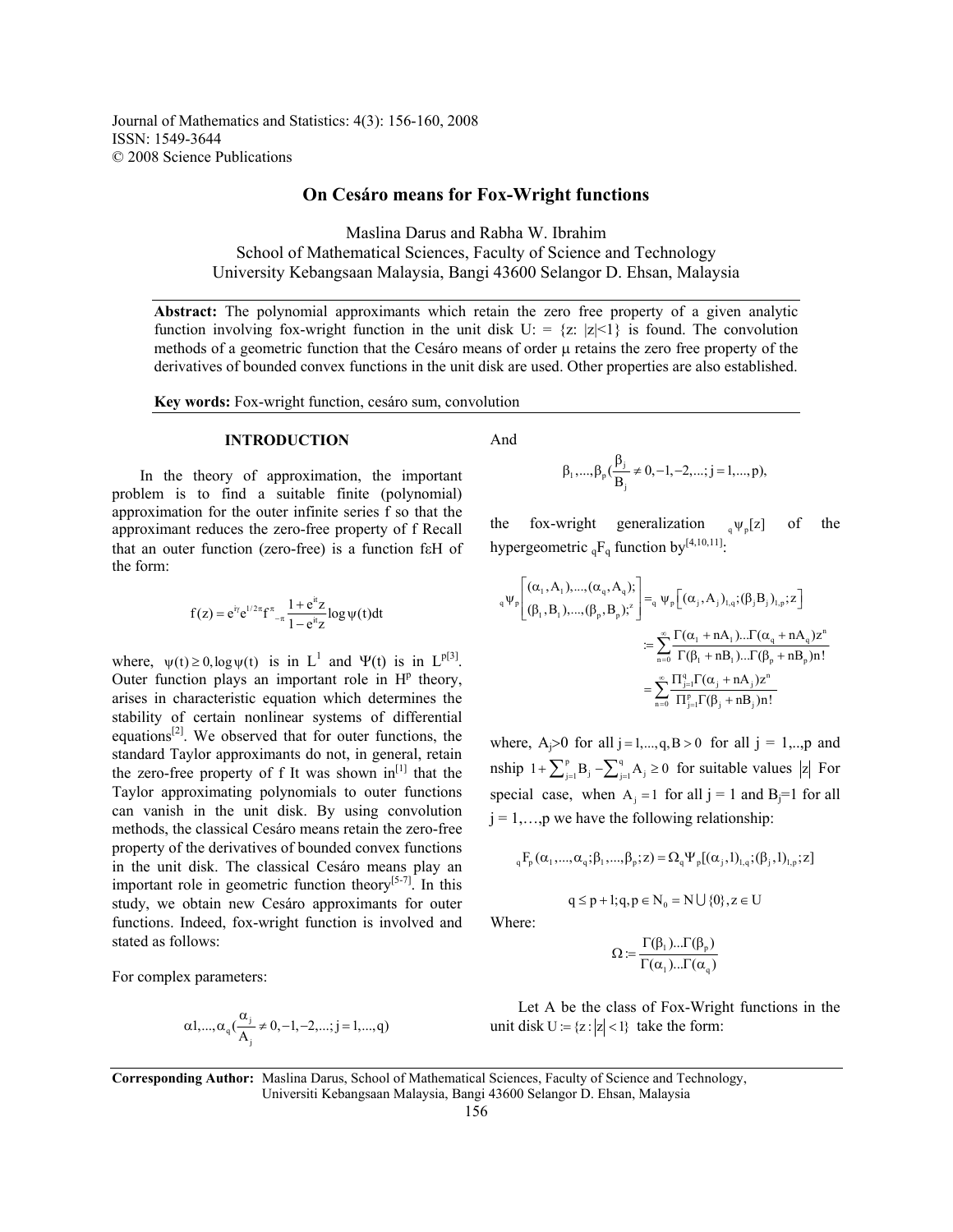$$
\varphi(z) \coloneqq z_{q} \Psi_{p}[(\alpha_{j}, A_{j})_{l,q}; (\beta_{j}, B_{j})_{l,p}; z]
$$
  
= 
$$
\sum_{n=0}^{\infty} \frac{\Pi_{j=1}^{q} \Gamma(\alpha_{j} + n A_{j}) z^{n+1}}{\Pi_{j=1}^{p} \Gamma(\beta_{j} + n B_{j}) n!}, z \in U
$$
 (1)

With:

$$
0 < \prod_{j=1}^{q} \Gamma(\alpha_j + nA_j) \leq \prod_{j=1}^{p} \Gamma(\beta_j + nB_j)
$$
 (2)

### **RESULTS AND DISCUSSION**

 This class of function is a generalization to the one studied by $[5]$ . The author observed the following results:

**Lemma 1:** Let  $0 < \alpha \leq \beta$  If  $\beta \geq 2$  or  $\alpha + \beta \geq 3$  then the function of the form  $f(z) = \sum_{n=0}^{\infty} \frac{(\alpha)n}{(\beta)n} z^{n+1}, z \in U$  is

convex.

 Note that (x) is the Pochhammer symbol defined by:

$$
(x)_n = \frac{\Gamma(x+n)}{\Gamma(x)} = \begin{cases} 1, n = 0 \\ x(x+1)...(x+n-1), n = \{1, 2,...\} \end{cases}
$$

**Lemma 2:** Assume that  $a_1 = 1$  and  $a_n \ge 0$  for  $n \ge 0$  such that  ${a_n}$  is a convex decreasing sequence i.e.:

$$
a_n - 2a_{n+1} + a_{n+2} \ge 0
$$
 and  $a_{n+1} - a_{n+2} \ge 0$ 

Then

$$
\Re\left\{\sum_{n=1}^\infty a_n z^{n-1}\right\} > \frac{1}{2}, z \in U
$$

 We apply Lemma 1.2, to find the next result which is a generalization to<sup>[Lemma 5; 8].</sup>

**Lemma 3:** Let (2) holds. Then:

$$
\Re\left\{\frac{\varphi(z)}{z}\right\} > \frac{1}{2} \text{ for all } z \in U
$$

**Proof:** From the definition of the function  $\varphi(z)$  we have:

$$
\frac{\phi(z)}{z} = \frac{\Gamma(\alpha_1)... \Gamma(\alpha_q)}{\Gamma(\beta_1)... \Gamma(\beta_p)} + \sum_{n=2}^{\infty} B_n z^{n-1}
$$

Where:

$$
B_n := \frac{\Gamma(\alpha_1 + (n-1)A_1)... \Gamma(\alpha_q + (n-1)A_q)1}{\Gamma(\beta_1 + (n-1)B_1)... \Gamma(\beta_p + (n-1)B_p) \Gamma(n)}
$$

for  $n \ge 2$ . From (2), we have  $B_n > 0$  for all  $n \in N$  Now by using Gauss's multiplication theorem for the Gamma function, it follows that:

$$
\Gamma[k(n+\gamma)] = \Gamma(k\gamma)(k^k)^n(\gamma)_n(\gamma + \frac{1}{k})_{n...}(\gamma + \frac{k-1}{k})_n
$$

for positive integer k and non-negative integer n Thus since we obtain<sup>[9]</sup>:

$$
\Gamma(\alpha + A_n) = \Gamma(\alpha) \left(\frac{\alpha}{A}\right)_n \left(\frac{\alpha + 1}{A}\right)_n \dots \left(\frac{\alpha + A - 1}{A}\right)_n (A^A)^n
$$

Also, by using the fact that  $(x)<sub>n</sub> = (x)<sub>n-1</sub>(x+n-1)$ , we find:

$$
B_{n} = \frac{\Pi_{j=1}^{q} \Gamma(\alpha_{j}) (\frac{\alpha_{j}}{A_{j}})_{n-1} (\frac{\alpha_{j}+1}{A_{j}})_{n-1} \dots (\frac{\alpha_{j}+A_{j}-1}{A_{j}})_{n} (A_{j}^{A_{j}})^{n-1}}{\Pi_{j=1}^{p} \Gamma(\beta_{j}) (\frac{\beta_{j}}{B_{j}})_{n-1} (\frac{\beta_{j}+1}{B_{j}})_{n-1} \dots (\frac{\beta_{j}+B_{j}-1}{B_{j}})_{n-1} (B_{j}^{Bj})^{n-1}}
$$
(3)

Then we obtain  $B_n \geq 0$ . Moreover, we have  $B_{n+1}$ and  $B_{n+2}$  in terms of  $B_n$ :

$$
B_{n+1} = \frac{\Gamma(\alpha_1 + nA_1)... \Gamma(\alpha_q + nA_q)I}{\Gamma(\beta_1 + nB_1)... \Gamma(\beta_p + nB_p)n\Gamma(n)} \n= \frac{\Pi_{j=1}^q \Gamma(\alpha_j) (\frac{\alpha_j}{A_j})n(\frac{\alpha_j + 1}{A_j})n...( \frac{\alpha_j + A_j - 1}{A_j})n(A_j^{aj})^n}{\Pi_{j=1}^p \Gamma(\beta_j) (\frac{\beta_j}{B_j})n(\frac{\beta_j + 1}{B_j})n...( \frac{\beta_j + B_j - 1}{B_j})n(B_j^{B_j})^n} \frac{1}{n\Gamma(n)} \n= \frac{\Pi_{j=1}^q (\frac{\alpha_j}{A_j} + n - 1)(\frac{\alpha_j + 1}{A_j} + n - 1)...(\frac{\alpha_j + A_j - 1}{A_j} + n - 1)(A_j^{A_j})}{\Pi_{j=1}^p (\frac{\beta_j}{B_j} + n - 1)(\frac{\beta_j + 1}{B_j} + n - 1)...(\frac{\beta_j + B_j - 1}{B_j} + n - 1)(B_j^{B_j})} \n= \frac{B_n}{n\Gamma(n)}
$$

and

$$
B_{n+2} = \frac{\Gamma(\alpha_1 + (n+1)A_1) \dots \Gamma(\alpha_q + (n+1)A_q)}{\Gamma(\beta_1 + (n+1)B_1) \dots \Gamma(\beta_p + (n+1)B_p)} \frac{1}{n(n+1)\Gamma(n)}
$$
  
\n
$$
= \frac{\Pi_{j=1}^q (\frac{\alpha_j}{A_j} + n - 1) (\frac{\alpha_j}{A_j} + n) (\frac{\alpha_j + 1}{A_j} + n - 1) (\frac{\alpha_j + 1}{A_j} + n)}{\Pi_{j=1}^p (\frac{\beta_j}{B_j} + n - 1) (\frac{\beta_j}{B_j} + n) (\frac{\beta_j + 1}{B_j} + n - 1) (\frac{\beta_j + 1}{B_j} + n)} \dots \qquad (5)
$$
  
\n
$$
(\frac{\alpha_j + A_j - 1}{A_j} + n - 1) (\frac{\alpha_j + A_j - 1}{A_j} + n) (A_j^{A_j}) \frac{B_n}{(B_j + B_j - 1} + n - 1) (\frac{\beta_j + B_j - 1}{B_j} + n) (B_j^{B_j})} \frac{B_n}{n(n+1)\Gamma(n)}
$$

Thus from the assumption it follows that: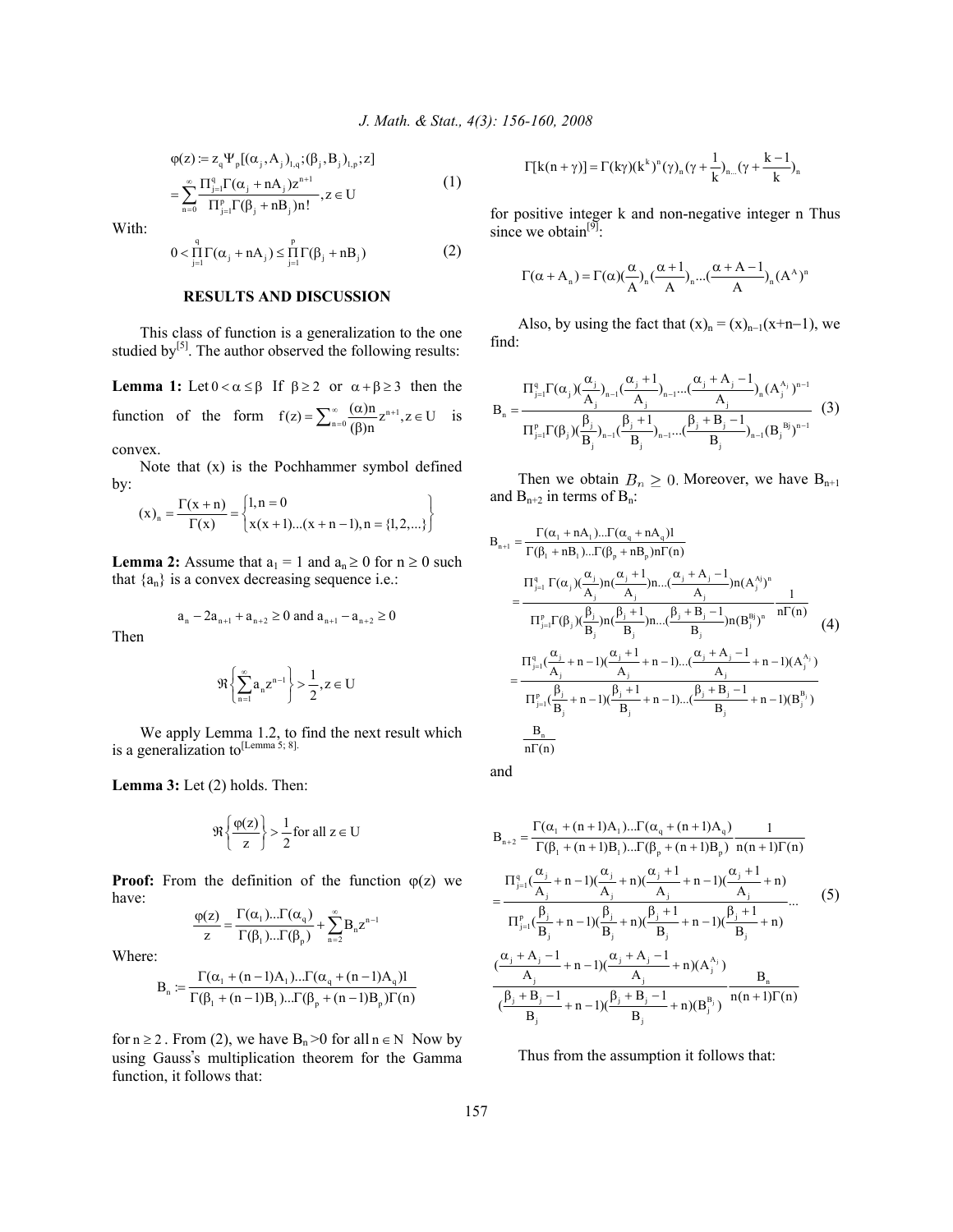$$
\begin{array}{l} B_{n+1}-B_{n+2}=B_{n+1}\\ \left(\begin{matrix} \Pi_{j=1}^{q}\left(\dfrac{\alpha_{j}}{A_{j}}+n\right)\! \left(\dfrac{\alpha_{j}+1}{A_{j}}+n\right)\! \left(\dfrac{\alpha_{j}+A_{j}-1}{A_{j}}+n\right)\! \left(\!A_{j}^{\prime,j}\right)B_{n}\right. \\\left.\left.\begin{matrix} \Pi_{j=1}^{p}\left(\dfrac{\beta_{j}}{B_{j}}+n\right)\! \left(\dfrac{\beta_{j}+1}{B_{j}}+n\right)\! \left(\dfrac{\beta_{j}+B_{j}-1}{B_{j}}+n\right)\! \left(B_{j}^{\prime ij}\right) n\left(n+1\right)\Gamma\left(n\right) \end{matrix}\right\} \\ \geq 0, \forall n\in\grave{\boldsymbol{u}} \end{array}\right)
$$

In the same way and by using  $(3)$  and  $(4)$ , we can show that:

$$
B_n - 2B_{n+1} + B_{n+2} \ge 0, \forall n \in \dot{u}
$$
 (6)

Thus we find the sequence  ${B_n}$  is convex decreasing and in virtue of lemma 2, we obtain that:

$$
\mathfrak{R}\left\{\frac{\Gamma(\alpha_1)...\Gamma(\alpha_q)}{\Gamma(\beta_1)...\Gamma(\beta_p)}+\sum_{n=2}^{\infty}B_nz^{n-1}\right\}=\mathfrak{R}\left\{\frac{\phi(z)}{z}\right\}>\frac{1}{2}
$$

The proof is complete:

 We define S\*, C, QS\* and QC the subclasses of A consisting of functions which are, respectively, starlike in U, convex in U, close-to-convex and quasi-convex in U. Thus by definition, we have:

$$
S^* := \left\{ \varphi \in A : \Re\left(\frac{(z\varphi'(z))}{\varphi(z)}\right) > 0, z \in U \right\},\
$$

$$
C := \left\{ \varphi \in A : \Re\left(1 + \frac{(z\varphi''(z))}{\varphi'(z)}\right) > 0, z \in U \right\},\
$$

$$
QS^* := \left\{ \varphi \in A : \exists g \in S^* s.t. \Re\left(\frac{(z\varphi'(z))}{g(z)}\right) > 0, z \in U \right\}
$$

And

$$
\mathrm{QC} \coloneqq \left\{ \varphi \in \mathrm{A} : \exists \mathrm{g} \in \mathrm{Cs.t.} \Re \left( \frac{(z \varphi'(z))'}{\mathrm{g}'(z)} \right) > 0, \mathrm{z} \in \mathrm{U} \right\}
$$

 It is easily observed from the above definitions that:

$$
\varphi(z) \in C \Leftrightarrow z\varphi'(z) \in S^* \tag{7}
$$

And

$$
\varphi(z) \in QC \Leftrightarrow z\varphi'(z) \in QS^* \tag{8}
$$

Note that  $\varphi \in QS^*$  if and only if there exists a function  $g \in S^*$  such that:

$$
z\varphi'(z) = g(z)p(z) \tag{9}
$$

where,  $p(z) \in P$  the class of all analytic functions of the form:

$$
p(z) = 1 + P_1 + z + p_2 z^2 + \dots, s.t. p(0) = 1
$$

Given two functions:

$$
f,g\in A, f(z)=z+\sum\nolimits_{n=2}^\infty a_nz^n
$$

and

$$
g(z) = z + \sum_{n=2}^{\infty} b_n z^n
$$

their convolution or Hadamard product  $f(z) * g(z)$  is defined by:

$$
f(z)^*g(z) = z + \sum_{n=2}^{\infty} a_n b_n z^n, z \in U
$$

We can verify the following result for  $f \in A$  and takes the form (1).

# **Lemma 4[5]:**

- If  $\varphi \in C$  and  $g \in S^*$  then  $\varphi^* g \in S^*$
- If  $\varphi \in C$  and  $g \in S^*$ ,  $p \in P$  with  $p(0) = 1$  then  $\varphi^*$ gp =  $(\varphi^*$ g)p<sub>1</sub> where  $p_1(U)$  close convex hull of p(U)

### **CONCLUSION**

**Cesáro approximants for outer functions:** The Cesáro sums of order  $\mu$  where  $\mu \in \mathfrak{u} \cup \{0\}$  of series of the form (1) can defined as:

$$
\sigma_k^\mu(z,\phi) = \sigma_k^\mu \ast \phi(z) = \sum_{n=0}^\infty \frac{\binom{k-n+\mu}{k-n}}{\binom{k+\mu}{k}} \frac{\prod_{j=1}^q \Gamma(\alpha_j+nA_j) z^{n+1}}{\prod_{j=1}^p \Gamma(\beta_j+nB_j) n!}
$$

where, 
$$
\begin{pmatrix} a \\ b \end{pmatrix} = \frac{a!}{b!(a-b)!}
$$
.

We begin with the following result:

**Theorem 1:** Let  $\varphi \in A$  be convex in U Then the Cesáro means  $\sigma_{\nu}^{\mu}(z, \varphi), z \in U$  of order  $\mu \ge 1$ , of  $\varphi'(z)$  are zero-free on U for all k.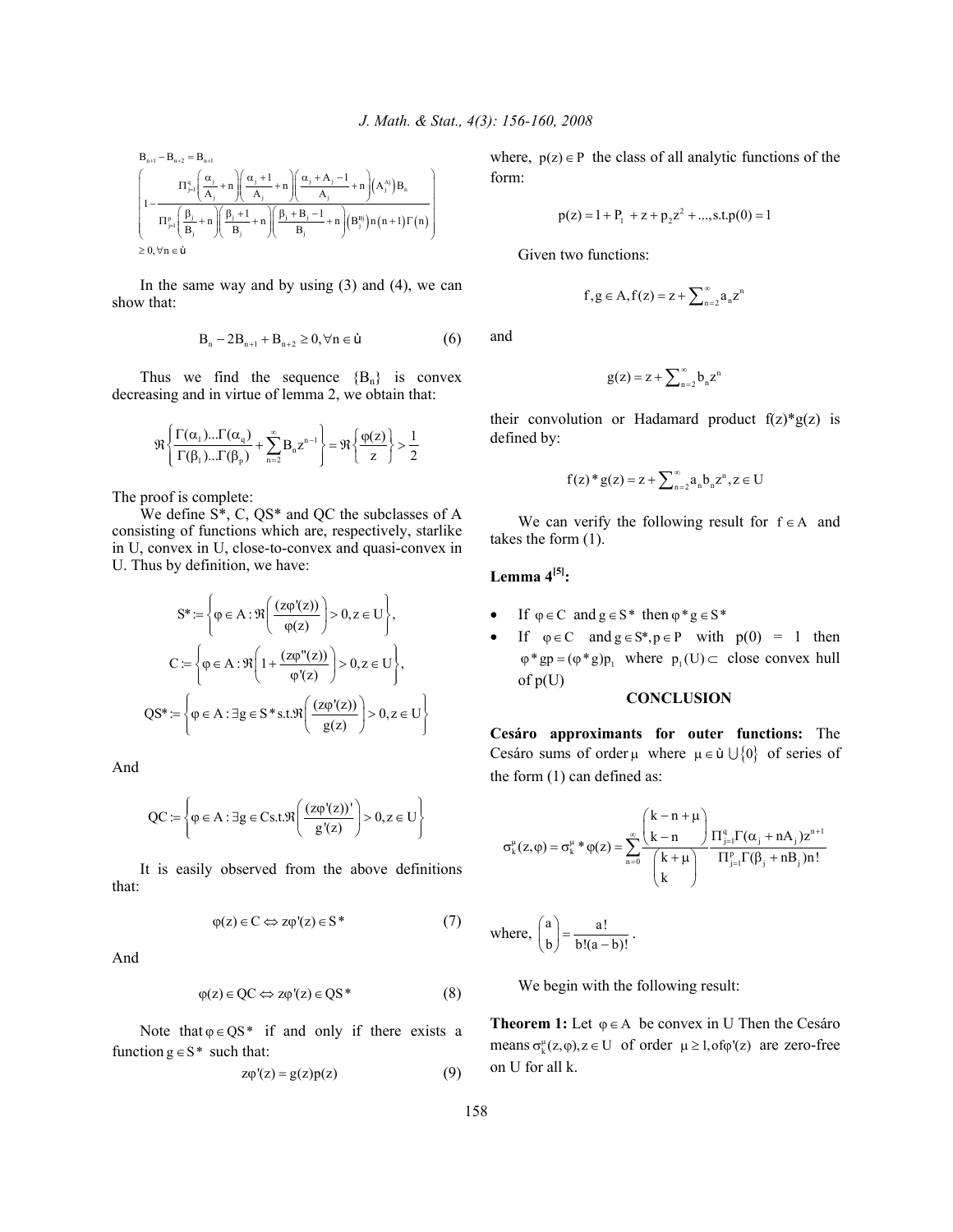**Proof:** In view of Lemma 1, the analytic function  $\varphi$  of the form (1) is convex in Uif

$$
\prod_{j=1}^p \Gamma(\beta_j+nB_j) \ge 2 or \prod_{j=1}^q \Gamma(\alpha_j+nA_j) + \prod_{j=1}^p \Gamma(\beta_j+nB_j) \ge 3 \quad (10)
$$

where, (2) holds. Let  $\varphi(z) = \sum_{n=0}^{\infty} (n+1)z^{n+1}$  be defined such that:

$$
z\varphi'(z) = \varphi(z) * \varphi(z) = \sum_{n=0}^{\infty} \frac{(n+1)}{n!} \frac{\Pi_{j=1}^{q} \Gamma(\alpha_j + nA_j)}{\Pi_{j=1}^{p} \Gamma(\beta_j + nB_j)} z^{n+1}
$$

Then:

$$
\sigma_k^{\alpha}(z, \varphi') = \varphi'(z) * \sigma_k^{\mu}(z)
$$

$$
= \frac{z\varphi'(z) * z\sigma_k^{\mu}}{z}
$$

$$
= \frac{\varphi(z) * \varphi z * z\sigma_k^{\mu}}{z}
$$

$$
= \frac{\varphi(z) * z(z\sigma_k^{\mu})'}{z}
$$

 In view of Lemma 3, the relation (8) and the fact that  $z\sigma_k^{\mu}$  is convex yield that there exists a function  $g \in S^*$  and  $p \in P$  with  $p(0) = 1$  such that:

$$
\frac{\varphi(z)^* z (z \sigma_k^{\mu})'}{z} = \frac{\varphi(z)^* gp(z)}{z} = \frac{(\varphi(z)^* g(z)) p_1(z)}{z} \neq 0
$$

We know that  $\Re\{p_1(z)\} > 0$  and that  $\varphi(z)^* g(z) = 0$ if and only if  $z = 0$  Hence,  $\sigma_k^{\mu}(z \varphi) \neq 0$  and the proof is complete.

**Corollary 1:** If f(U) is bounded convex domain, then the Cesáro means  $\sigma_k^{\mu}(z), z \in U$  for the outer function  $\varphi'(z)$  are zero-free onU for all k.

**Proof:** It comes from the fact that the derivatives of bounded convex functions are outer function [3]. The next result shows the upper and lower bound for  $\sigma_k^{\mu}(z, \varphi')$ .

**Theorem 2:** Let  $\varphi \in A$  Assume that (2) and (10) hold. Then:

$$
\frac{1}{2}|z| < \left|\sigma_k^{\mu}(z,\varphi)\right| \le \frac{(k+1)}{(k-1)!} 1 \le k < \infty, z \in U, z \ne 0
$$

Proof: Under the conditions of the theorem, we have that f is convex (Lemma 1.1), then in virtue of Theorem 1, we obtain that  $\sigma_k^{\mu}(z, \varphi) \neq 0$  thus  $\sigma_k^{\mu}(z, \varphi') > 0$  Now by applying Lemma 1.3, on  $\sigma_k^{\mu}(z, \varphi')$  and using the fact that  $\Re\{z\} \le |z|$  and since:

$$
\frac{{\binom{k-n+\mu}{k-n}}}{{\binom{k+\mu}{k}}} = \frac{k! (k-n+\mu)!}{(k-n)! (k+\mu)!} \le 1
$$
 (11)

for  $\mu \geq 0$  and  $n = 0, 1, \ldots, k$  yield:

$$
\frac{1}{2} < \Re \left\{ \frac{\sigma_k^{\mu}(z, \phi')}{z} \right\} \le \frac{\left| \sigma_k^{\mu}(z, \phi') \right|}{z}, |z| > 0 \text{ and } z \in U
$$

For the other side, we pose that:

$$
\sigma_k^{\mu}(z, \varphi') \Big| = \Big| \varphi'(z)^* \sigma_k^{\mu}(z) \Big|
$$
\n
$$
= \left| \sum_{n=0}^{k} \frac{(n+1)}{n!} \frac{\left(k-n+\mu\right)}{\left(k+\mu\right)} \frac{\Pi_{j=1}^q \Gamma(\alpha_j + nA_j)}{\Pi_{j=1}^p \Gamma(\beta_j + nB_j)} z^n \right|
$$
\n
$$
\leq \sum_{n=0}^{k} \frac{(n+1)}{n!} \frac{\left(k-n+\mu\right)}{\left(k+n\right)} \frac{\Pi_{j=1}^q \Gamma(\alpha_j + nA_j)}{\Pi_{j=1}^p \Gamma(\beta_j + nB_j)} z^n \Big|
$$
\n
$$
\leq \sum_{n=0}^{k} \frac{(n+1)}{n!} \frac{\left(k-n+\mu\right)}{\left(k+n\right)} \frac{\Pi_{j=1}^q \Gamma(\alpha_j + nA_j)}{\Pi_{j=1}^p \Gamma(\beta_j + nB_j)} |z^n|
$$
\n
$$
\leq \sum_{n=0}^{k} \frac{(n+1)}{n!} \leq \frac{(k+1)}{(k-1)!} k < \infty
$$

When,  $n \rightarrow k$  Hence the proof. Finally, we give the following result:

**Theorem 3:** Let  $\varphi \in A$  and let (2) holds. Then:

$$
\lim_{k \to \infty} \sigma_k^{\alpha}(z, \varphi) = \frac{z}{(1-z)\lambda} \lambda > 1, z \in U
$$

**Proof:** From the assumption (2) and by (11) yield: